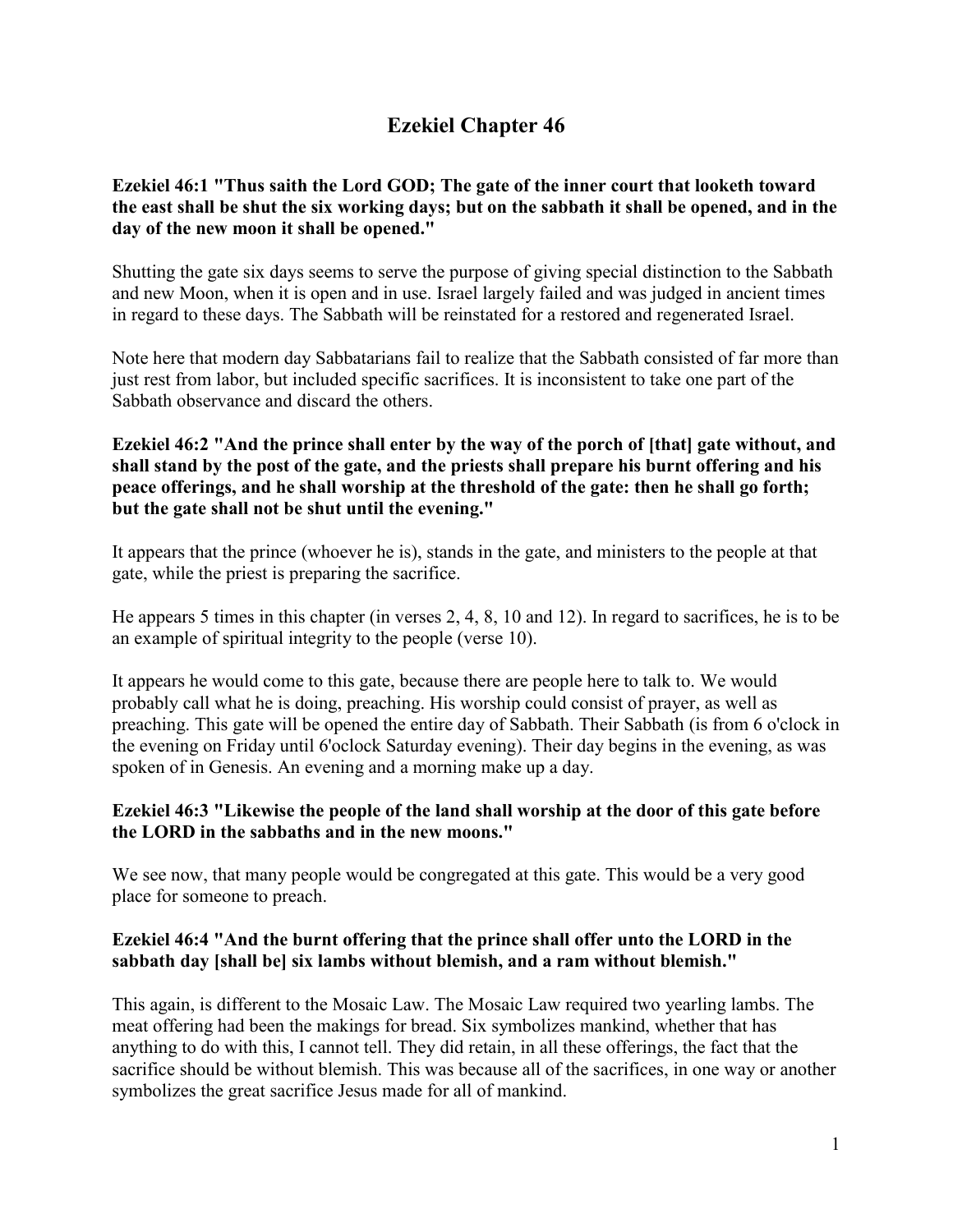**Ezekiel 46:5 "And the meat offering [shall be] an ephah for a ram, and the meat offering for the lambs as he shall be able to give, and an hin of oil to an ephah."**

This again, is the makings for bread.

## **Ezekiel 46:6 "And in the day of the new moon [it shall be] a young bullock without blemish, and six lambs, and a ram: they shall be without blemish."**

This sacrifice is in addition to what we have been reading about. This also, varies slightly from the Mosaic Law.

Israel's calendar was lunar, so the feasts were reckoned according to the phases of the moon.

## **Ezekiel 46:7 "And he shall prepare a meat offering, an ephah for a bullock, and an ephah for a ram, and for the lambs according as his hand shall attain unto, and a hin of oil to an ephah."**

The offering of the amount the "hand" can attain does not mean what a man can pick up in his hand, but means the amount he has earned, and can afford.

## **Ezekiel 46:8 "And when the prince shall enter, he shall go in by the way of the porch of [that] gate, and he shall go forth by the way thereof."**

He does not normally use the eastern gate itself, which is for the Lord. Rather, he enters and exits by the gate's vestibule. However (verse 12), permits his use of the gate for free will offerings.

**Ezekiel 46:9 "But when the people of the land shall come before the LORD in the solemn feasts, he that entereth in by the way of the north gate to worship shall go out by the way of the south gate; and he that entereth by the way of the south gate shall go forth by the way of the north gate: he shall not return by the way of the gate whereby he came in, but shall go forth over against it."**

The people's entering and exiting for temple worship are to be done in an orderly flow to prevent congestion, since all will be present.

## **Ezekiel 46:10 "And the prince in the midst of them, when they go in, shall go in; and when they go forth, shall go forth."**

It appears, this prince will lead them into the area of worship. He sets the example of worship for the people.

**Ezekiel 46:11 "And in the feasts and in the solemnities the meat offering shall be an ephah to a bullock, and an ephah to a ram, and to the lambs as he is able to give, and a hin of oil to an ephah."**

This "ephah" is 3 pecks of flour for each bullock. He matches the amount of bread to the meat.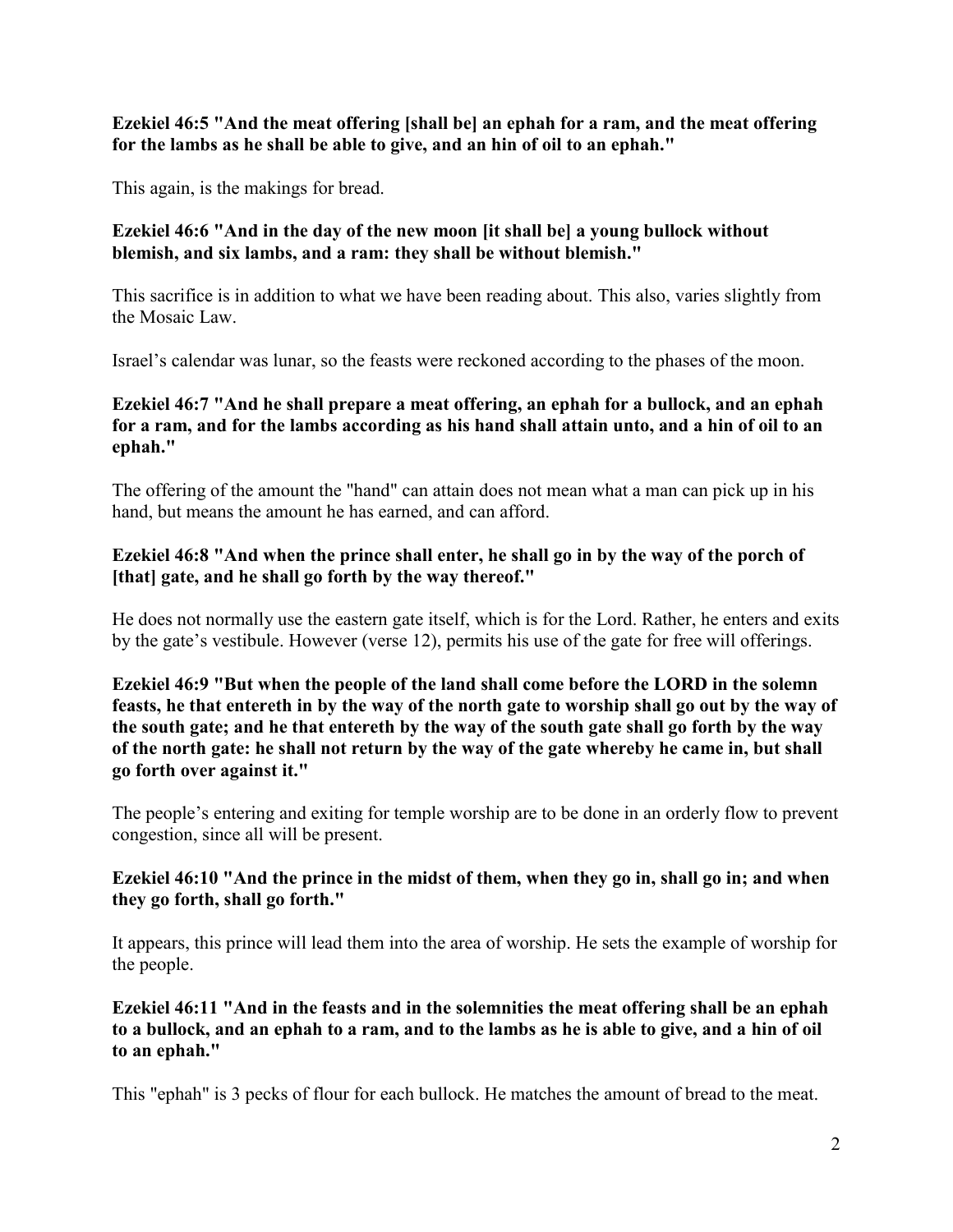#### **Ezekiel 46:12 "Now when the prince shall prepare a voluntary burnt offering or peace offerings voluntarily unto the LORD, [one] shall then open him the gate that looketh toward the east, and he shall prepare his burnt offering and his peace offerings, as he did on the sabbath day: then he shall go forth; and after his going forth [one] shall shut the gate."**

This offering is not an offering of obligation, but from the free will of the prince. We notice the gate will be open to him for this offering, as well. After he leaves, after making the offering, the gate shall be shut, until another day of offerings come. This gate will not be open until the evening, but just long enough for him to sacrifice. Immediately after he leaves, it is shut up.

## **Ezekiel 46:13 "Thou shalt daily prepare a burnt offering unto the LORD [of] a lamb of the first year without blemish: thou shalt prepare it every morning."**

This symbolizes the eating of the Word of God every day. For a person to live a godly life, they must continually feast upon His Word. This is also, speaking of an offering being made every day, because the priests feed upon the offerings. The strange thing about the offerings from God through Ezekiel here, is that there is no evening sacrifice. This is possibly speaking to the whole of the people and not just to the prince.

The testimony of the Old Testament is that to remove the continual burnt offering meant an abolition of public worship (Dan. 8-11-13; 11:31; 12:11).

### **Ezekiel 46:14 "And thou shalt prepare a meat offering for it every morning, the sixth part of an ephah, and the third part of a hin of oil, to temper with the fine flour; a meat offering continually by a perpetual ordinance unto the LORD."**

This offering is bread, to go along with the meat of the other offering. The bread was to never cease from the temple.

## **Ezekiel 46:15 "Thus shall they prepare the lamb, and the meat offering, and the oil, every morning [for] a continual burnt offering."**

As long as there is a temple, these offerings were not to cease. I personally believe God allowed the temple to be destroyed a few years after the crucifixion of Jesus, to cause them to stop sacrificing. Jesus fulfilled all the sacrifices and the law with his body on the cross.

## **Ezekiel 46:16 "Thus saith the Lord GOD; If the prince give a gift unto any of his sons, the inheritance thereof shall be his sons'; it [shall be] their possession by inheritance."**

This explains inheritance laws governing the prince. A gift to one of his sons is permanent, but a gift to a servant last only to the year of Jubilee, the  $50<sup>th</sup>$  year and then returns to him (verse 17).

**Ezekiel 46:17 "But if he give a gift of his inheritance to one of his servants, then it shall be his to the year of liberty; after it shall return to the prince: but his inheritance shall be his sons' for them."**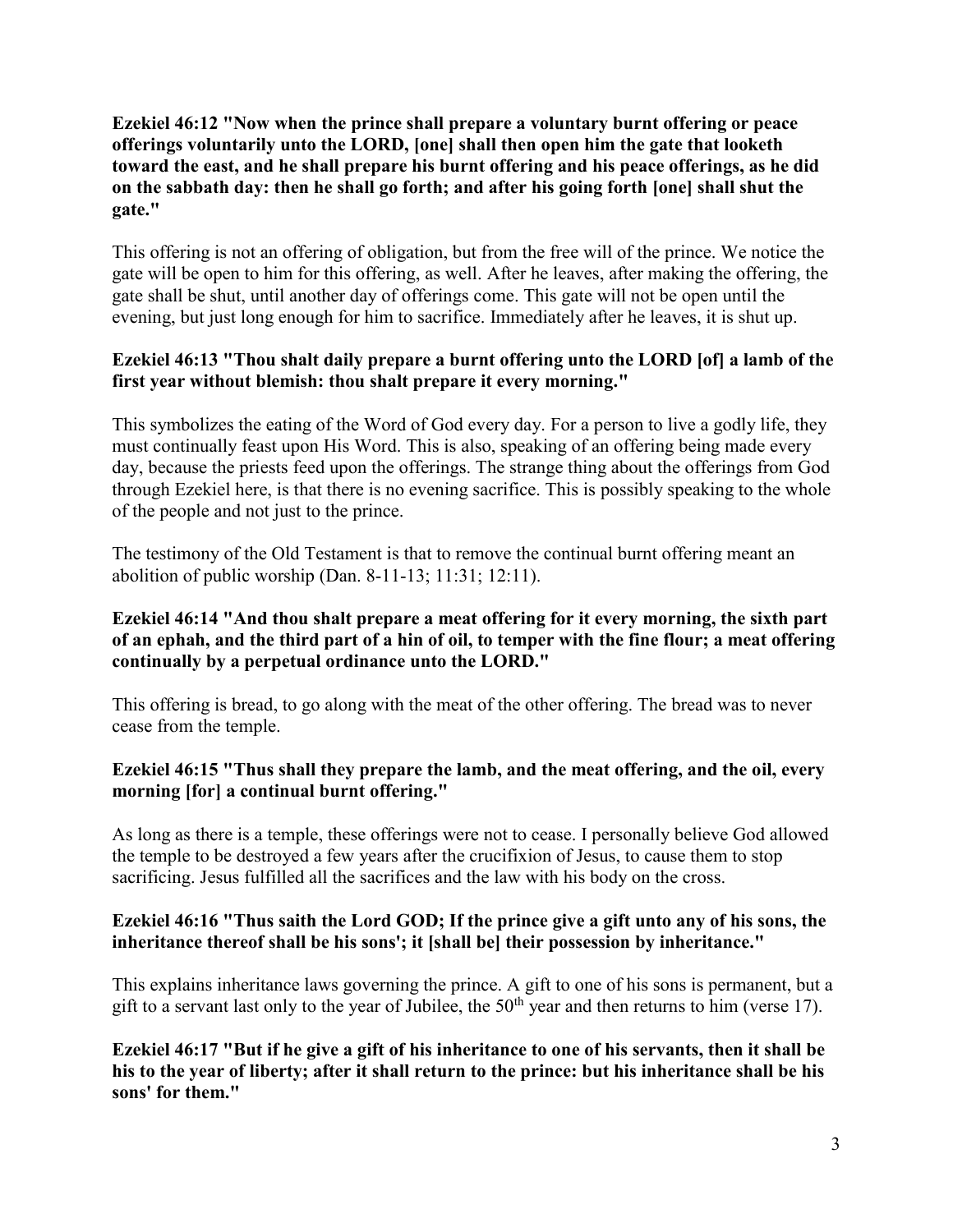The land was given by God to each of the families of Israel. It was for them, and for their generations after them. It could not be permanently sold, or given, to anyone. It is the sons' land by right of inheritance. If it is sold temporarily, it will return to the family to whom it was allotted on the year of "jubilee" (fiftieth year).

All land was sold with that in mind. The Israelites could not sell, or give away their inheritance except to a son, who it would belong to eventually anyway.

The year of liberty means the year of Jubilee.

## **Ezekiel 46:18 "Moreover the prince shall not take of the people's inheritance by oppression, to thrust them out of their possession; [but] he shall give his sons inheritance out of his own possession: that my people be not scattered every man from his possession."**

The prince might tax them, but he could not take their land. Their land was a perpetual inheritance from God. We see the reason for this is, because God wants them to remain from generation to generation in the Promised Land.

As (in 45:8-9), the prince is not to confiscate other's property to enlarge his own holdings, as often occurred in Israel's history when rulers became rich by making others poor.

## **Ezekiel 46:19 "After he brought me through the entry, which [was] at the side of the gate, into the holy chambers of the priests, which looked toward the north: and, behold, there [was] a place on the two sides westward."**

"Chamber": The priest's kitchen chambers are convenient for managing their parts of the offering and cooking sacrificial means for worshipers, possibly close to the inner East gate. The "ministers of the temple" verse 24), are not the priests, but temple servants.

## **Ezekiel 46:20 "Then said he unto me, This [is] the place where the priests shall boil the trespass offering and the sin offering, where they shall bake the meat offering; that they bear [them] not out into the outer court, to sanctify the people."**

It is not the duty of the people to prepare the food from the animals they bring for sacrifice. This states that is the duty of the priests. Some of them are baked, and some of them are boiled. Those sacrifices that had to do with meat were boiled, and the bread which was called the meat offering, was baked in the oven. This was to be kept away from the people.

## **Ezekiel 46:21 "Then he brought me forth into the outer court, and caused me to pass by the four corners of the court; and, behold, in every corner of the court [there was] a court."**

These corner courts were in every corner of the outer court.

**Ezekiel 46:22 "In the four corners of the court [there were] courts joined of forty [cubits] long and thirty broad: these four corners [were] of one measure."**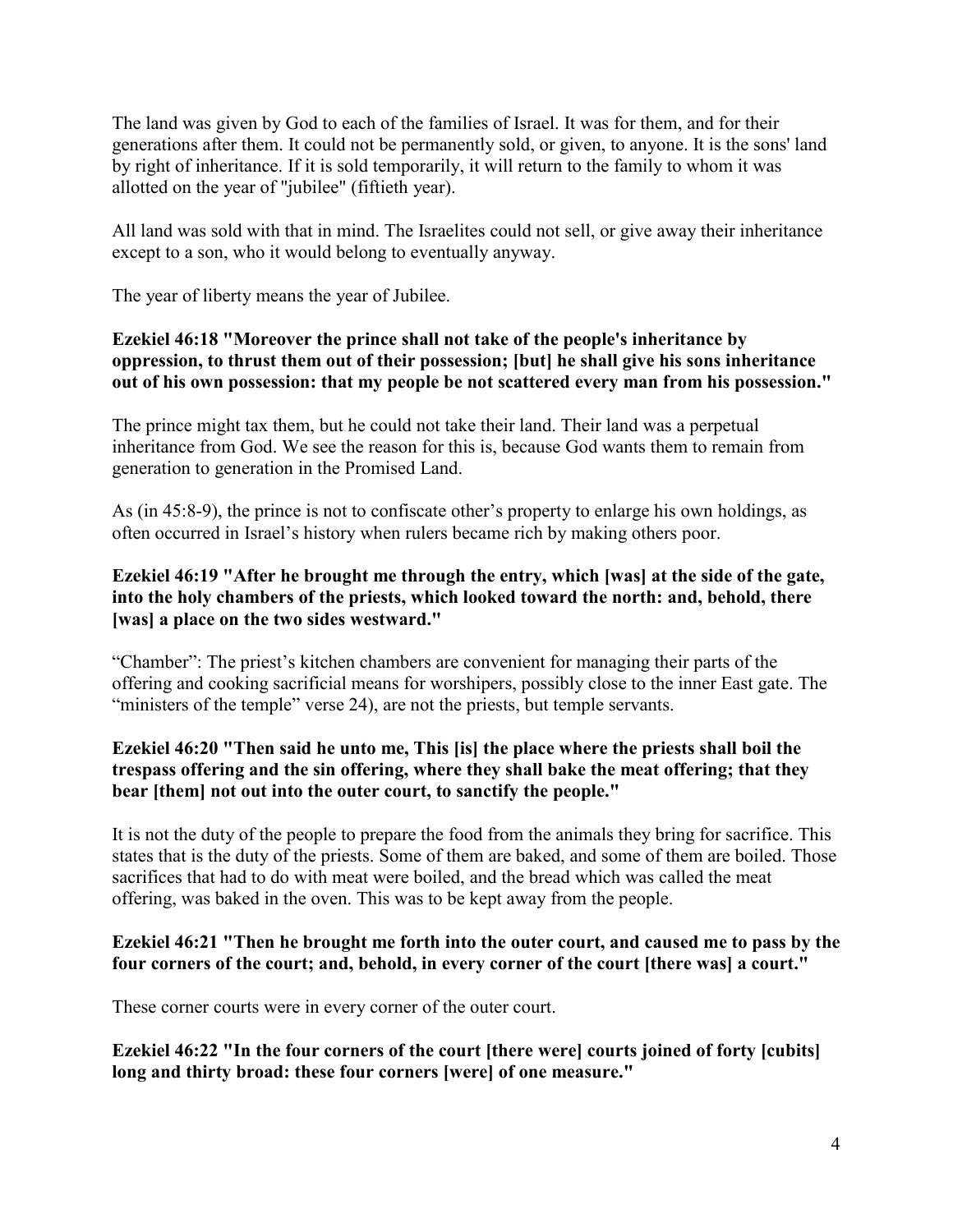These courts in the corner were (60 feet by 45 feet). Each of the corners had an area of this very same size. This is as large as a modern home. It really was a giant kitchen.

#### **Ezekiel 46:23 And [there was] a row [of building] round about in them, round about them four, and [it was] made with boiling places under the rows round about.**

This is saying that it was broken up into several rooms inside the outer measurements. It seemed as if the boiling went on in separate quarters. Perhaps, the animals being boiled were not to be in the same room.

#### **Ezekiel 46:24 "Then said he unto me, These [are] the places of them that boil, where the ministers of the house shall boil the sacrifice of the people."**

Notice, the word ministers is plural. Each priest probably, had his own area to boil in. You might say, each priest had his own kitchen. It appears, the sacrifices were individual, and should not be grouped together.

# **Ezekiel Chapter 46 Questions**

1. The gate to the inner court at the east shall be shut  $\Box$ 

- 2. When shall it be open?
- 3. We are not to confuse this with what?
- 4. What was their day of worship?
- 5. Why is the door open?
- 6. What does the prince do at this gate?
- 7. Who prepares the burnt offering?
- 8. How long will the gate be open?
- 9. What is the burnt offering the prince shall offer?
- 10. How does this differ from the Mosaic law?
- 11. Why should all the sacrifices be without blemish?
- 12. What is peculiar about the meat offering?
- 13. How can Ezekiel speak of the offerings in a different manner than the law of Moses?
- 14. What is the amount the "hand" is speaking of?